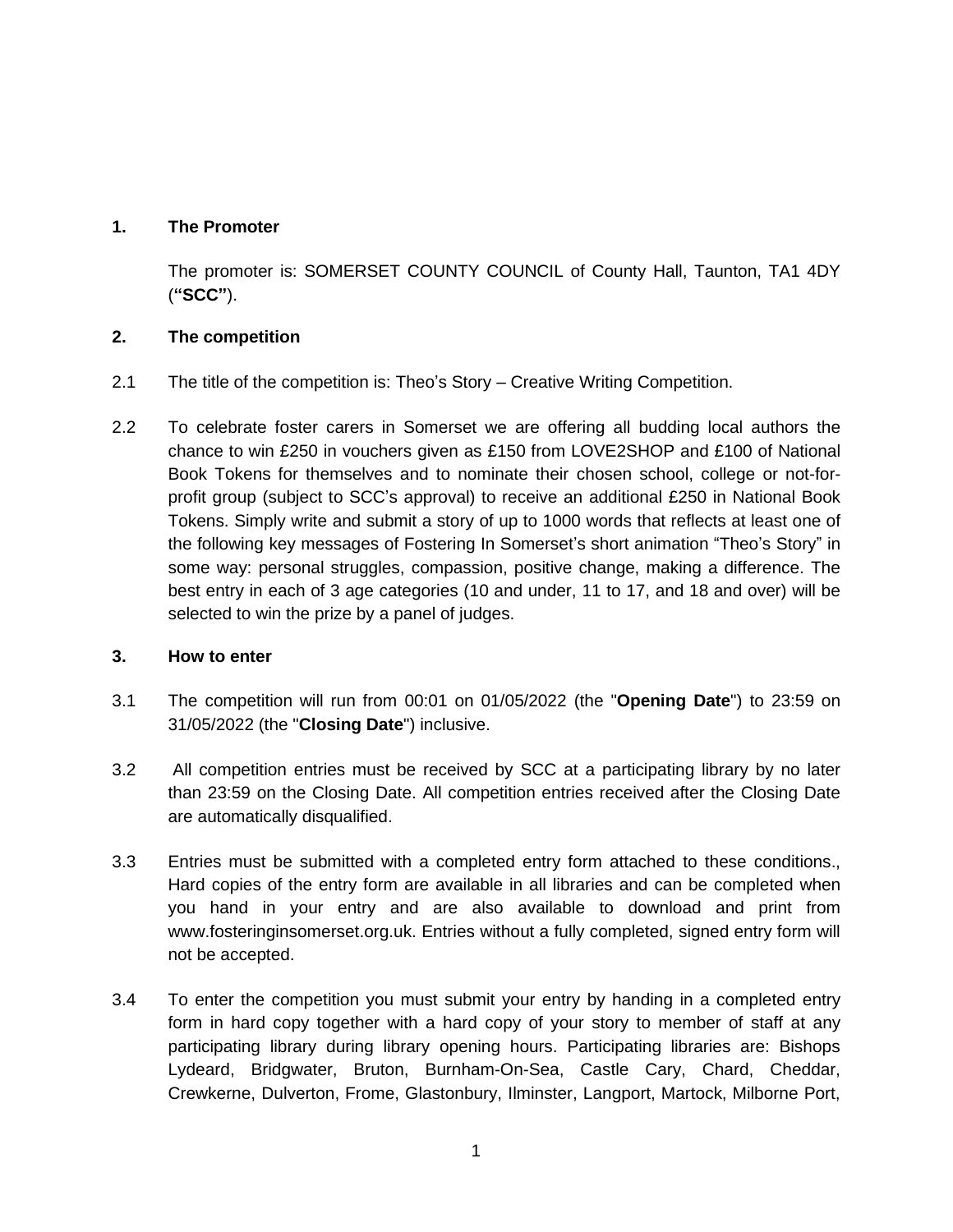Minehead, Nether Stowey, North Petherton, Porlock, Priorswood (Taunton), Shepton Mallet, Somerton, South Petherton, Street, Taunton, Watchet, Wellington, Wells, Wiliton, Wincanton, Wiveliscombe, Yeovil. A full list of library opening hours is available at: https://www.somerset.gov.uk/libraries-leisure-and-communities/libraries/our-libraries/.

- 3.5 Entries may be handwritten or typed. Entries will not be accepted by email or any way other than as explained in conditions 3.3 above.
- 3.6 No purchase is necessary to enter the competition.
- 3.7 SCC will **not** accept:
	- (a) responsibility for competition entries that are lost, mislaid, damaged or delayed in transit, regardless of cause, including, for example, as a result of failure to submit the entry in accordance with these conditions; or
	- (b) proof of posting as proof of receipt of entry to the competition.
- 3.8 By submitting a competition entry, you are agreeing to be bound by these terms and conditions.
- 3.9 Please see https://www.fosteringinsomerset.org.uk/resources/creative-writingcompetition for a copy of these competition terms and conditions.
- 3.10 The competition entries will be judged by a panel of three judges. The winners will be chosen on the basis of creativity and the ability to engage the reader. The decision of the panel of judges will be final.
- 3.11 A list of names of the judges can be viewed on www.fosteringinsomerset.org.uk from the Opening Date for a period of 60 days.

### **4. Eligibility**

- 4.1 The competition is only open to residents of Somerset, **except**:
	- (a) employees of SCC, its agents or suppliers who are professionally connected with the competition or its administration; or
	- (b) members of the immediate families or households of (a) above and of the judges of the competition.
- 4.2 The age category for entries will be based on the entrant's age on the Closing Date. Entrants under the age of 18 at the date of submission must have the permission of their parent or guardian to enter and the parent or guardian must sign the entry form to indicate permission and acceptance of these rules on the entrant's behalf.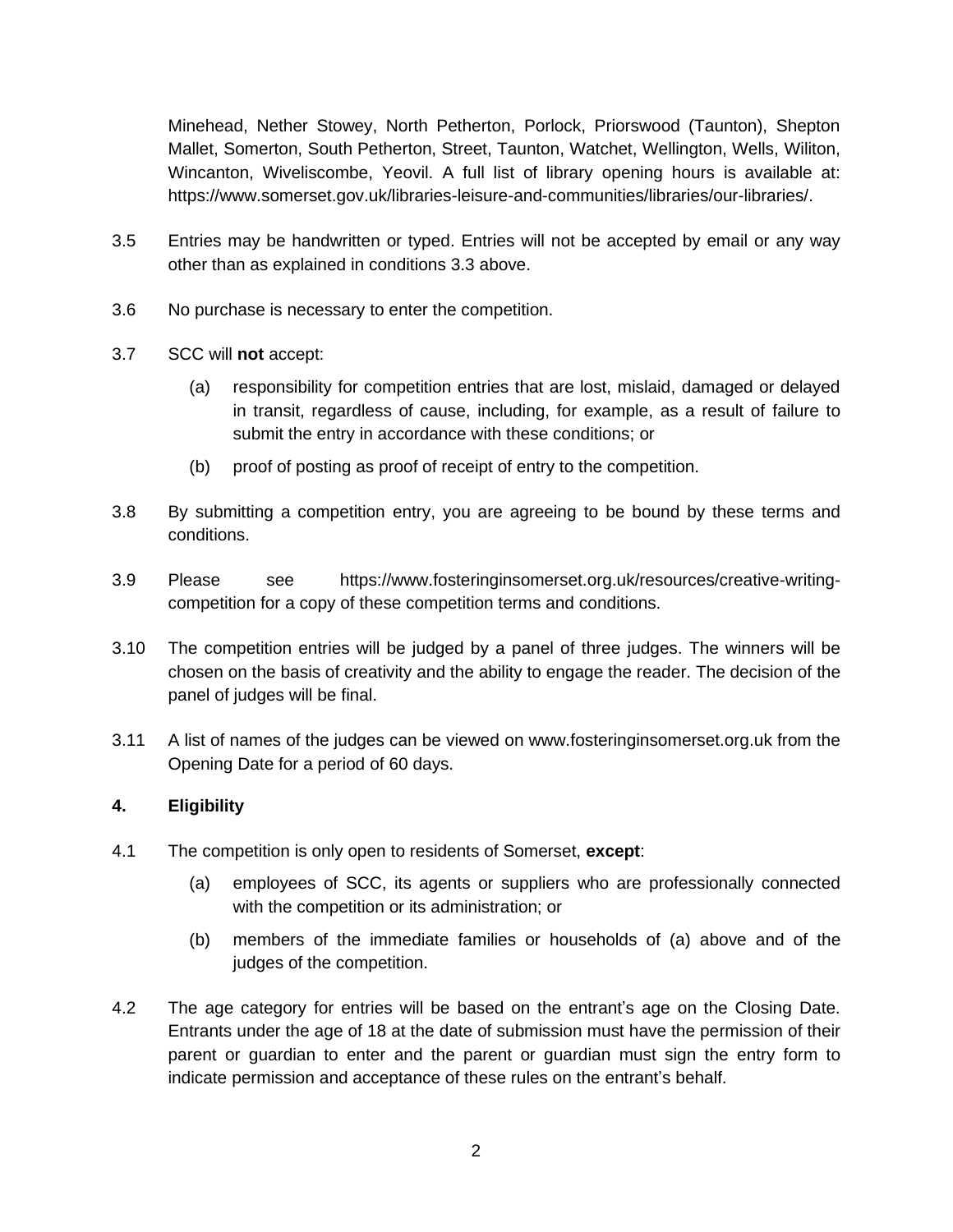- 4.3 In entering the competition, you confirm that:
	- (a) you are eligible to do so and eligible to claim the prize. SCC may require you to provide proof that you are eligible to enter the competition; and
	- (b) that your entry is original that you own and have the right to license to SCC the copyright and other intellectual property rights in the entry for the purposes referred to in these Rules.
- 4.4 SCC will not accept competition entries that are:
	- (a) automatically generated by computer;
	- (b) illegible; or
	- (c) incomplete.
- 4.5 There is a limit of one entry to the competition per person.
- 4.6 SCC reserves all rights to disqualify you if your conduct is contrary to the spirit or intention of the prize competition.
- 4.7 Competition entries cannot be returned.

#### **5. The prize**

- 5.1 The prize for each age category is a LOVE2SHOP voucher to the value of £150, and National Book Tokens to the value of £100, together with National Book Tokens to the value of £250 for the entrant's chosen school, college or not-for-profit group. Nominated school's colleges or not-for-profit groups must be based in Somerset and their objectives and values must be consistent with those of SCC. SCC reserves the right to refuse to award vouchers to nominated organisations which do not meet the requirements set out in this condition and SCC's decision is final in this respect. Where SCC chooses not to award a voucher to the entrant's nominated organisation it will allocate the voucher to a qualifying organisation of its choice and will inform the entrant of its decision and the recipient organisation.
- 5.2 SCC reserves the right to substitute the prize with a prize of equal or greater value.
- 5.3 The prize is not negotiable transferable.

### **6. Winners**

6.1 The decision of the judges nominated by SCC is final and no correspondence or discussion will be entered into.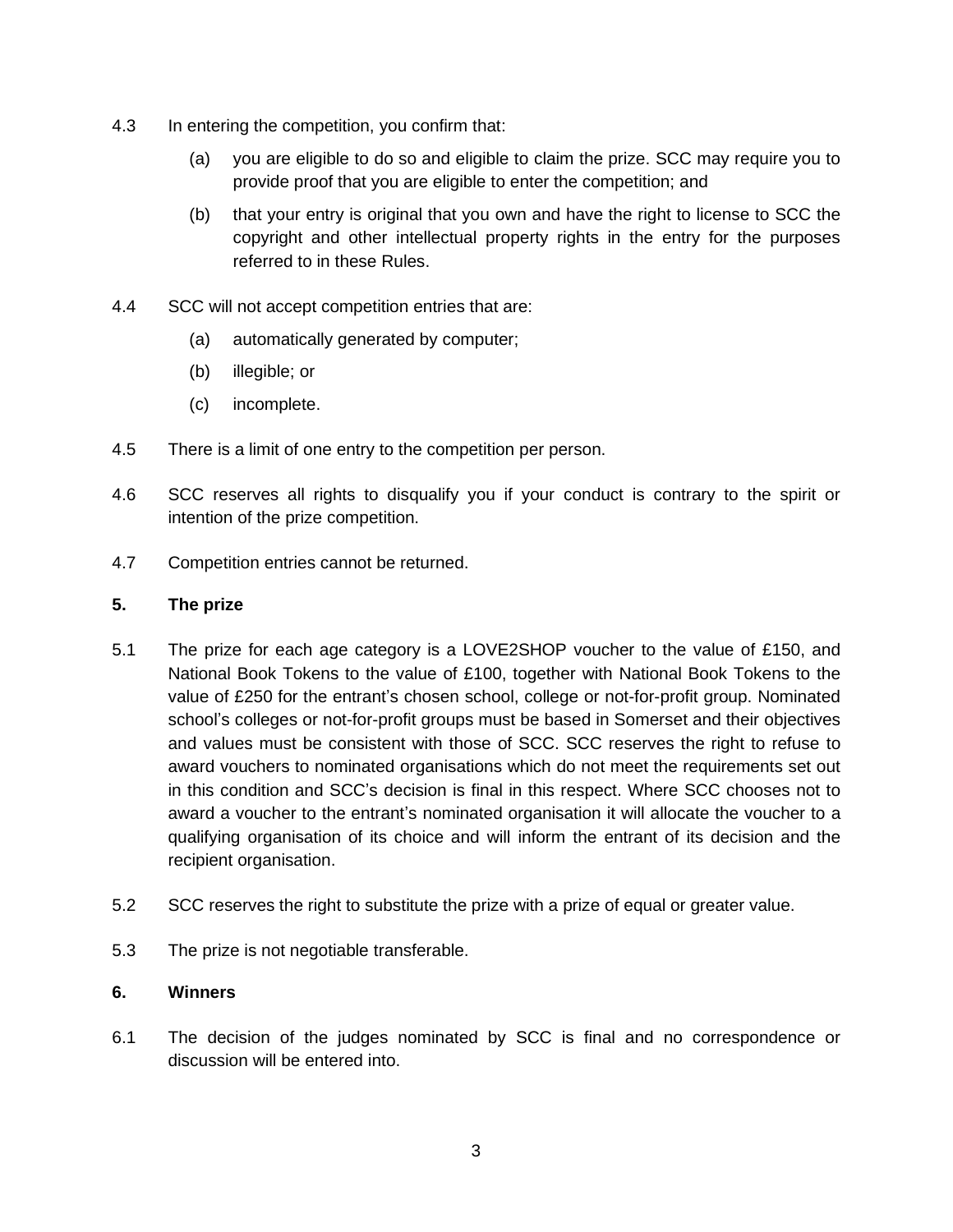- 6.2 SCC will contact the winner personally as soon as practicable after the Announcement Date, using the telephone number or email address provided with the competition entry. SCC will not amend any contact information once the competition entry form has been submitted.
- <span id="page-3-0"></span>6.3 SCC must either publish or make available information that indicates that a valid award took place. To comply with this obligation SCC will publish the first name and age of major prize winners and, if applicable, their winning entries in www.fosteringinsomerset.org.uk and on its social media channels on or by 17/06/2022 (Announcement Date).
- <span id="page-3-1"></span>6.4 If you object to any or all of your surname, county and winning entry being published or made available, please contact Michelle Mitchell in SCC's press office (mmitchell@somerset.gov.uk, 01823 355020). In such circumstances, SCC must still provide the information and winning entry to the Advertising Standards Authority on request.

### **7. Claiming the prize**

- 7.1 Please allow 28 days for delivery of the prize.
- 7.2 The prize may not be claimed by a third party on your behalf.
- 7.3 SCC will make all reasonable efforts to contact the winner. If the winner cannot be contacted or is not available within 20 of days of the Announcement Date, SCC reserves the right to select an alternative winning entry from the entries that were received before the Closing Date.
- 7.4 SCC does not accept any responsibility if you are not able to take up the prize.

### **8. Limitation of liability**

Insofar as is permitted by law, SCC, its agents or distributors will not in any circumstances be responsible or liable to compensate the winner or accept any liability for any loss, damage, personal injury or death occurring as a result of taking up the prize except where it is caused by the negligence of SCC, its agents or distributors or that of their employees. Your statutory rights are not affected.

### **9. Ownership of competition entries and intellectual property rights**

- 9.1 SCC does not claim any rights of ownership in your competition entry.
- 9.2 You agree that SCC may, but is not required to, make your entry available on its website www.fosteringinsomerset.org.uk and any other media, whether now known or invented